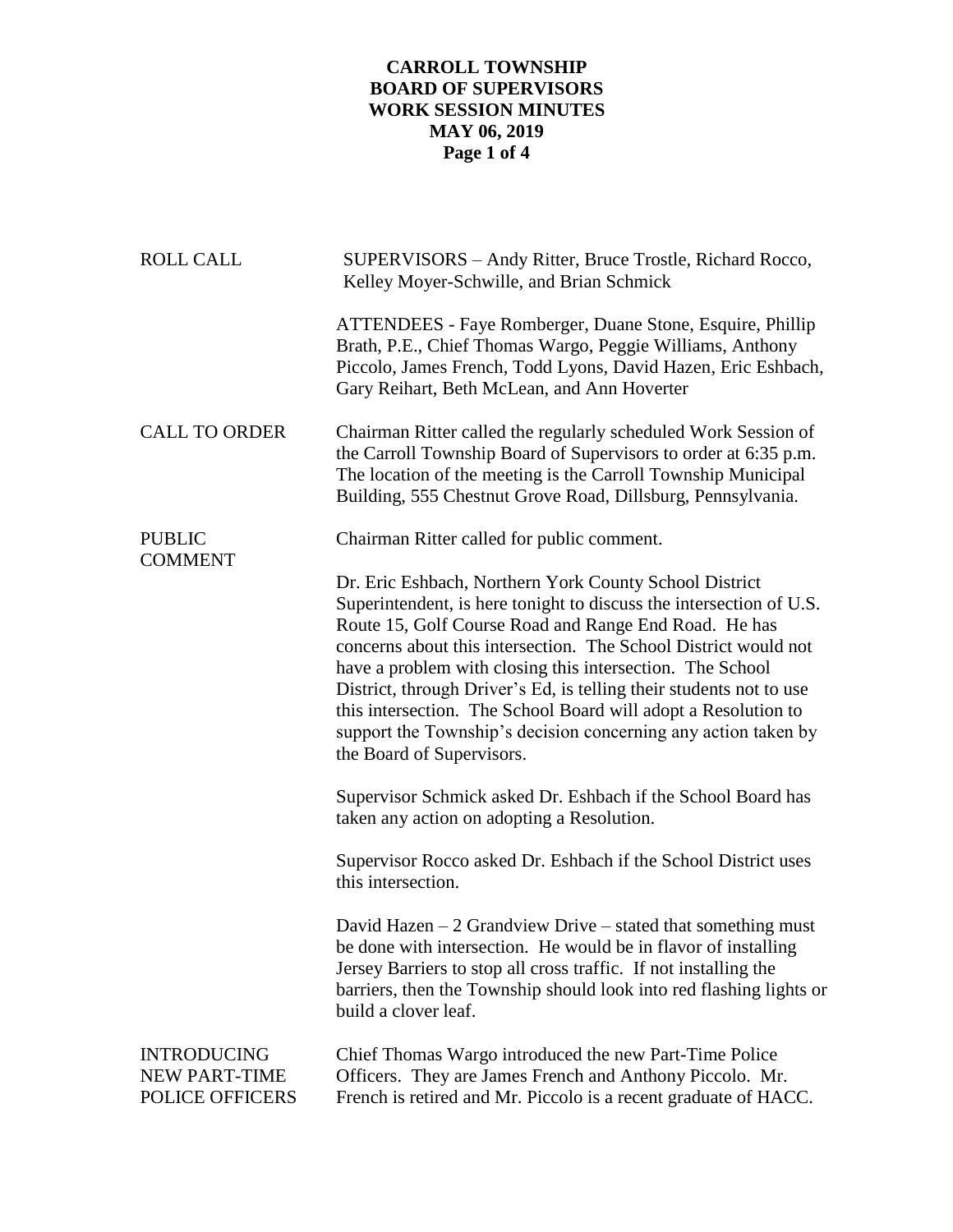## **CARROLL TOWNSHIP BOARD OF SUPERVISORS WORK SESSION MINUTES MAY 06, 2019 Page 2 of 4**

AGENDA

ITEMS TO BE The following items were discussed and are to be placed on the PLACED ON THE May 13, 2019 Board of Supervisors Meeting Agenda for MAY 13, 2019 further discussion and for action:

- 1. Final Minor Subdivision Plan of Plan Book 2477, Page 2691, Lot No. 1 (Ironwood Tract) for Hershey Command Center Associates, LLC – Deadline date – July 31, 2019
- 2. Preliminary Subdivision Plans for Logan Meadows Phase 3 – Gary Reihart letter dated April 28, 2019 – Grant an approval extension for Phase 3 Logan Meadows from June 30, 2019 to February 28, 2020
- 3. Carroll Township Zoning Map Committee update
- 4. U.S. Route 15 and Golf Course Road Safety Concerns The Board took an unofficial vote on closing this intersection completely. Supervisors Ritter and Trostle voted on allowing left turns and Supervisors Moyer-Schwille, Schmick and Rocco voted to close the intersection completely.

Supervisor Ritter asked to see a map on what PennDOT is planning on doing at this intersection before any final decision is made.

Supervisor Schmick asked for clarification on what PennDOT plans are for this intersection.

- 5. Update Carroll Township Planning Commission Vacancy Advertised twice in the Banner and was in the Spring Newsletter – As of 05/06/2019 we have not received any Letters of Interest.
- 6. Heating System for the Truck Garage Bay
- 7. On-Lot Management Districts No Pumps for 2018 3 Properties have not pumped – 2 Properties have scheduled pumping – 1 Property has been sitting vacant – Need to authorize the Township Solicitor to notify the property owners that they must pump.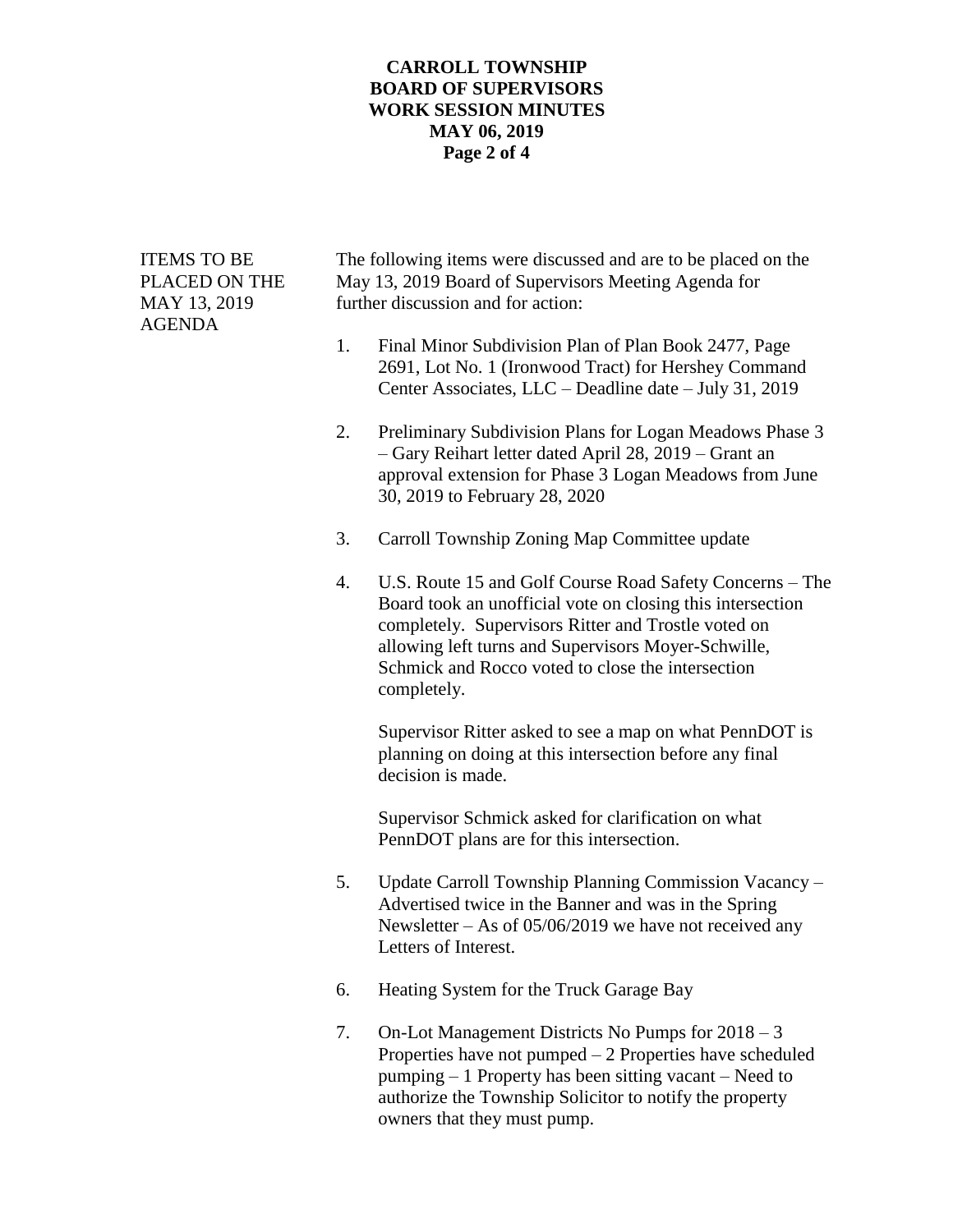## **CARROLL TOWNSHIP BOARD OF SUPERVISORS WORK SESSION MINUTES MAY 06, 2019 Page 3 of 4**

| <b>ITEMS TO BE</b><br>PLACED ON THE<br>MAY 13, 2019<br><b>AGENDA</b><br><b>CONTINUES</b>     | 8.  | <b>Chestnut Park replacement of Picnic Tables</b>                                                                                                                                                                    |
|----------------------------------------------------------------------------------------------|-----|----------------------------------------------------------------------------------------------------------------------------------------------------------------------------------------------------------------------|
|                                                                                              | 9.  | Hiring of new Part-Time Police Officers                                                                                                                                                                              |
|                                                                                              | 10. | Replacement of Brian Schmick on the Carroll Township<br>Zoning Map Committee                                                                                                                                         |
|                                                                                              | 11. | April 01, 2019 Board of Supervisors Work Session<br><b>Minutes</b>                                                                                                                                                   |
|                                                                                              | 12. | April 08, 2019 Board of Supervisors Meeting Minutes                                                                                                                                                                  |
| <b>ITEMS TO BE</b><br>PLACED ON THE<br>JUNE 03, 2019<br><b>WORK SESSION</b><br><b>AGENDA</b> | 1.  | Cohen Law Group - Guide for Local Regulation of Wireless<br>Facilities in the Wake of the FCC's Recent Third Report and<br>Order January 25, 2019 - Is the Township interested in<br><b>Cohen Law Group Proposal</b> |
|                                                                                              | 2.  | Update on the Appraisals for parcels in Carroll Township<br>for recreation land                                                                                                                                      |
|                                                                                              | 3.  | Update Police Contracts for Dillsburg Borough,<br>Franklintown Borough, and Monaghan Township. The<br>current contracts end December 31, 2019.                                                                       |
|                                                                                              | 4.  | Update on Chestnut Hollow detention pond repairs – Re-<br>advertising                                                                                                                                                |
|                                                                                              | 5.  | Update New Trash Contract. The current contract ends<br>December 31, 2019                                                                                                                                            |